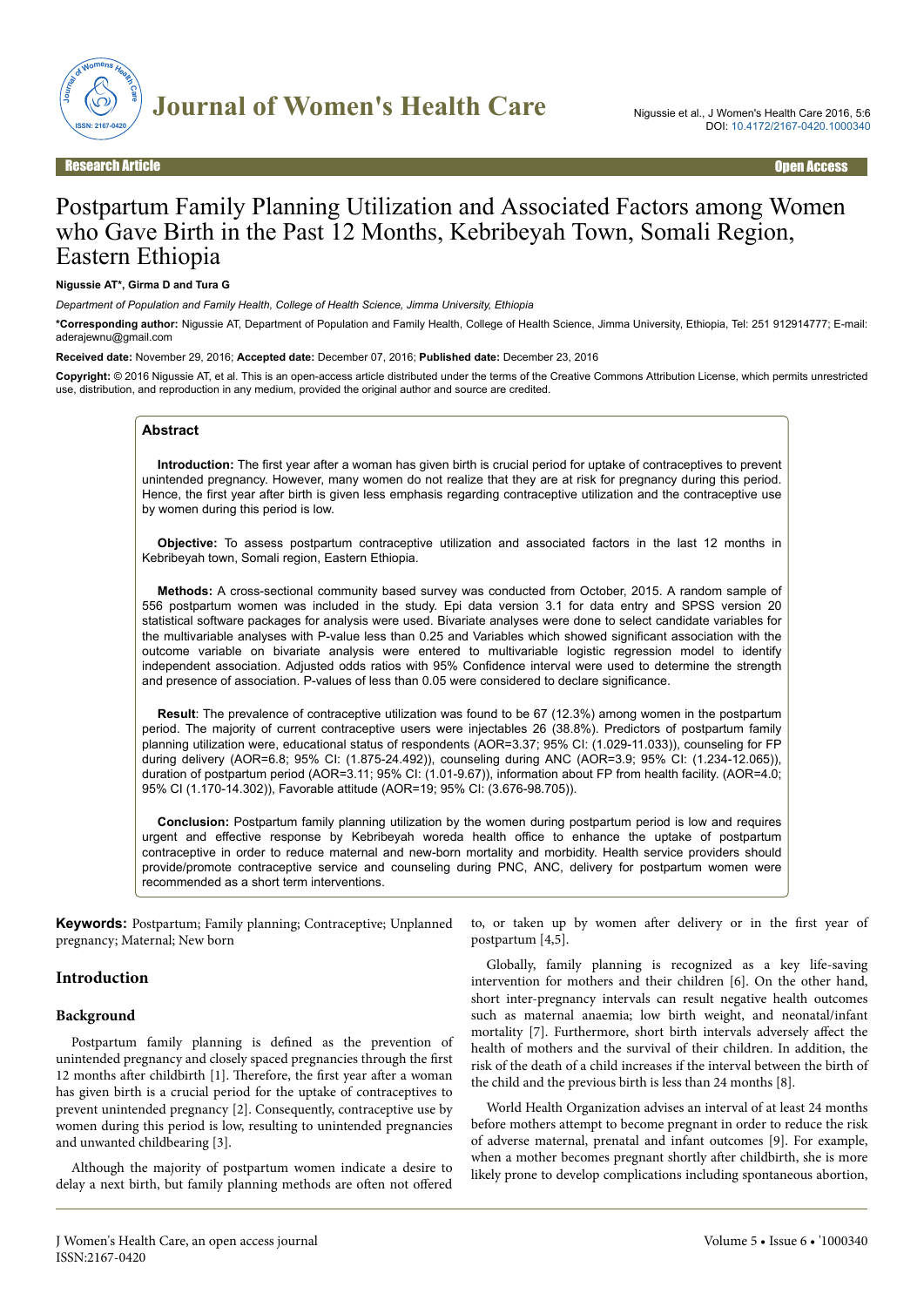postpartum bleeding, and anaemia. Secondly, the new born could be born with low birth weight and/or preterm. Thirdly, the index child might receive inadequate care and support which, thereafter, could lead to vulnerabilities to disease and malnutrition [10,11].

Therefore, the postpartum period is important period for Prevention, early diagnosis and treatment of complications of mother and infant, including the prevention of vertical transmission of diseases from mother to infant, Referral of mother and infant for specialist care when necessary, Counseling on baby care, Support of breastfeeding, Counseling on maternal nutrition, Counseling and service provision for contraception, birth spacing and the resumption of sexual activity and Immunization of the infant [12].

Therefore, ensuring access to preferred contraceptive methods for women and couples is essential to securing the well-being and autonomy of women by preventing pregnancy related health risks in women, Reducing infant mortality, Empowering women and enhancing education, Reducing adolescent pregnancies and Slowing population growth [13].

Generally, as the first pillar of safe motherhood and an essential component of primary health care, contraceptive utilization plays a key role in reducing maternal and new-born morbidity and mortality by preventing unintended pregnancy and close birth intervals [10].

This study will help health planners and health professionals in planning and providing more efficient postpartum family planning services. It also hopes that results of this study will serve as spring board for further researches in the field to enhance postpartum family planning utilization. Нe research finding also will help Kebribeyah Woreda health office to mobilize and sensitize the community to increase the uptake of postpartum family planning utilization for the wellbeing of mother and child health.

#### **Conceptual frame work**

The conceptual frame work was used in this study adapted from different related literature. First section covered socio demographic factors, the second were reproductive history related factors, the third, were knowledge and attitude; and the others section were health service related factors and decision making of postpartum women for contraceptive (Figure 1).



# **Methods and Materials**

This study was conducted in Somali region, Kebribeyah town from October 10 to October 30, 2015. Kebribeyah town (study town) is 50 km away from Jigjiga in the eastern part of the county. Based on 2015 population projection by the Central Statistical Agency (CSA), the Somali Region has a total population of 5,453,000, consisting of 2,820,321 men and 2632679 women.

Kebribeyah Woreda is bounded by Harshen Woreda in the east, Jigjiga in the west and Ararso Woreda in the north and southern part bounded by Awbere woreda. Kebribeyah Woreda has six health centres and twenty seven health posts that are providing maternal and other health services to the community. It has twenty seven kebeles of which twenty one of them are rural while six of them are urban kebeles with 192,965 total populations. 43,996 (22.8%) of them are women at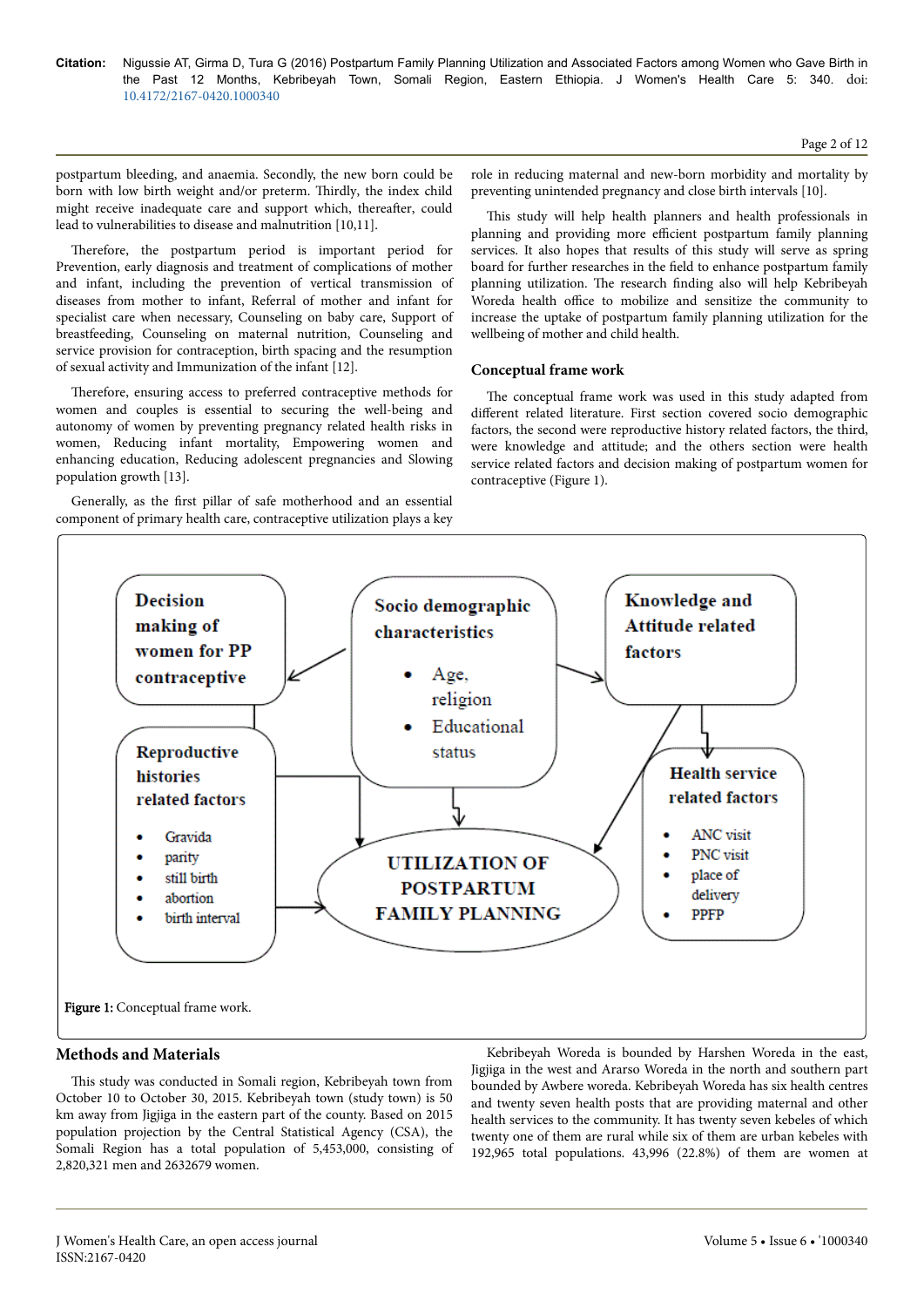#### Page 3 of 12

reproductive age and the number of estimated birth per annual about 6561 (3.4%).

Kebribeyah town has four kebeles with the total population of 32,623 and women of reproductive age were about 7454 (22.85%) and estimated live birth is about 1109 (3.4%) (Woreda health office, 2015). Community based cross-sectional study design was employed. Single population proportion formula was used to calculate the sample size considering the following assumptions: prevalence of postpartum contraceptive utilization in North West Ethiopia, Dab at district which was 38.7% were considered [14]. Almost 95% confidence level, 3% margin of error was used to increase sample size and 5% non-response rate were considered.

Since our source population were 1109, which were <10,000 so we need to use correction formula. And the final calculated sample size was 529 and by considering 5% of non-response rate and the final sample size were 556 postpartum women. After conducting a rapid census to obtain the lists of household with postpartum women, Proportional allocations for each kebeles were made according to their respective postpartum women. Households with eligible study participants were selected by simple random sampling method through house-to-house visits (Figure 2).



Figure 2: Percentage of methods utilized by respondents in postpartum period, in Kebribeyah town Eastern Ethiopia March, 2016.

The tools have nine pages; five of the sections were tries to cover: socio demographic characteristics, reproductive histories related factors, knowledge and attitude related factors, and health service related factors, discussion and approval of postpartum family use. Data collection tool were structured and interviewer administered questionnaires via face to face interview were employed. Нe questionnaire adapted from instruments that were applied in different studies related to family planning utilization [15-17].

Postpartum women's attitudes related factors were measured by five point likert scales (1 for strongly disagree, 2 for disagree, 3 for neutral, 4 agree and 5 for strongly agree) and knowledge was measured by mean knowledge from knowledge measuring question.

The study used household survey questionnaire as principal data collection tools. Data collectors were four female grade ten complete were participated. All the data collectors and supervisor were oriented for one day. Нe orientations were focus on familiarization of the tool, provision of the guidance on how to fill the questionnaire, how to

approach the respondents, and how to capture the absentee. Нe orientations were facilitated by investigator himself to ensure proper communication of the questions, purpose and significance of getting appropriate information. The field works were supervised by the supervisor during data collection period closely.

The coded data were entered into Epi data version 3.1 and exported to SPSS version 20 statistical software package for analysis. Firstly, descriptive analyses (tables and graphs) were carried out for each of the variables. Secondly, bivariate analyses were done for the independent variables with the outcome variable to select candidate variables for the multivariate analyses. Variables having p-value ≤0.25 in the bivariate analyses were fitted into a multivariable logistic regression model to control the effects of confounding.

Finally variables which showed significant association with the dependent variable on the bivariate analysis were entered to multivariable logistic regression model to identify their association. Adjusted odds ratios with their 95% CI were calculated to determine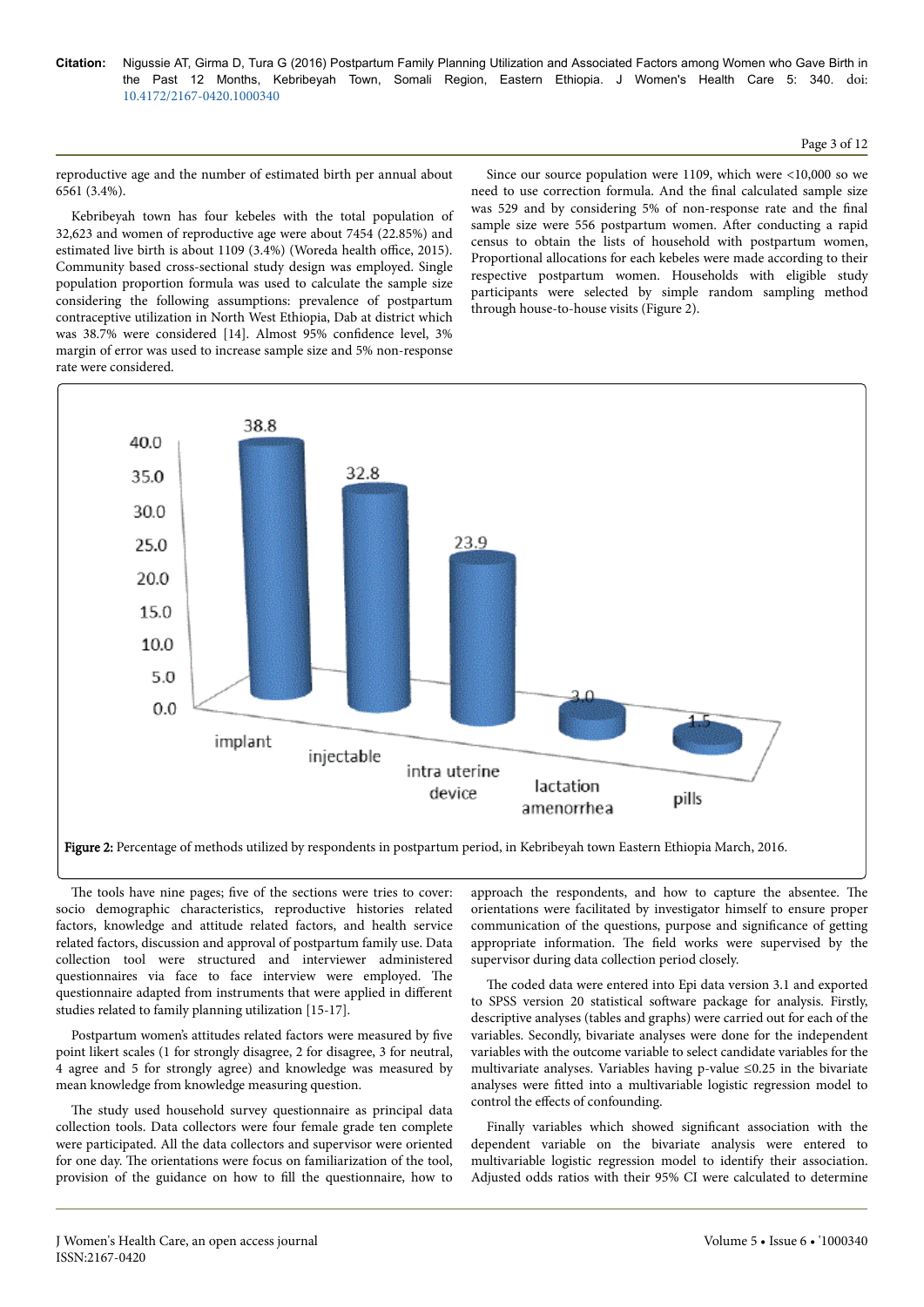Page 4 of 12

the strength and presence of association. P-value of less than 0.05 was considered to declare significance

# **Results**

# **Ethical Consideration**

Ethical clearance was obtained from Jimma University, college of health science, Ethical Clearance Committee. Official letter of cooperation were also obtained from Somali regional Health Bureau and Woreda Health Office before the study has taken place both to ensure legitimacy and build trust with local kebeles and study communities.

Participation in this study was purely voluntary. Informed verbal consent was obtained from each respondent during the data collections and they were informed about purpose and benefit of the study along with right to refuse. Also by ensuring all collected information were kept confidentially.

# **Socio-demographic factors**

Among 556 study participants, 545 postpartum women were interviewed, resulting in 98% response rates. Нe mean age of the respondent was  $31 (SD + 7.4)$  and the minimum and the maximum age of the respondents were 15 and 45 years respectively.

The majority of the respondents 522 (95.8%) were married. The predominant ethnic group was Somali which is about 384 (70.5%) and the least one was Gurage which is 15 (2.8%) (Table 1).

| Variables                            | Frequency               | Percentage (%) |  |  |  |  |  |
|--------------------------------------|-------------------------|----------------|--|--|--|--|--|
| Age category                         |                         |                |  |  |  |  |  |
| 15-19 year                           | 26                      | 4.8            |  |  |  |  |  |
| 20-24 year                           | 86                      | 15.8           |  |  |  |  |  |
| 25-29 year                           | 124                     | 22.8           |  |  |  |  |  |
| 30-34 year                           | 106                     | 19.4           |  |  |  |  |  |
| 35-39 year                           | 87                      | 16             |  |  |  |  |  |
| 40-49 year                           | 116                     | 21.3           |  |  |  |  |  |
| Marital status of the respondent     |                         |                |  |  |  |  |  |
| Married                              | 522                     | 95.8           |  |  |  |  |  |
| Divorced                             | 8                       | $1.5\,$        |  |  |  |  |  |
| Separated                            | $\overline{7}$          | $1.3$          |  |  |  |  |  |
| Never married                        | 6                       | 1.1            |  |  |  |  |  |
| Widowed                              | $\overline{\mathbf{c}}$ | $0.4\,$        |  |  |  |  |  |
| Religion of the respondent           |                         |                |  |  |  |  |  |
| Muslim                               | 489                     | 89.7           |  |  |  |  |  |
| Orthodox                             | 35                      | $6.4\,$        |  |  |  |  |  |
| Protestant                           | 21                      | $3.9\,$        |  |  |  |  |  |
| Ethnicity of respondent              |                         |                |  |  |  |  |  |
| Somali                               | 384                     | 70.5           |  |  |  |  |  |
| Oromo                                | 88                      | 16.1           |  |  |  |  |  |
| Amhara                               | 58                      | 10.6           |  |  |  |  |  |
| Gurage                               | 15                      | $2.8\,$        |  |  |  |  |  |
| Educational status of the respondent |                         |                |  |  |  |  |  |
| Illiterate                           | 266                     | 48.8           |  |  |  |  |  |
| Literate                             | 279                     | 51.2           |  |  |  |  |  |
| Family size of respondent            |                         |                |  |  |  |  |  |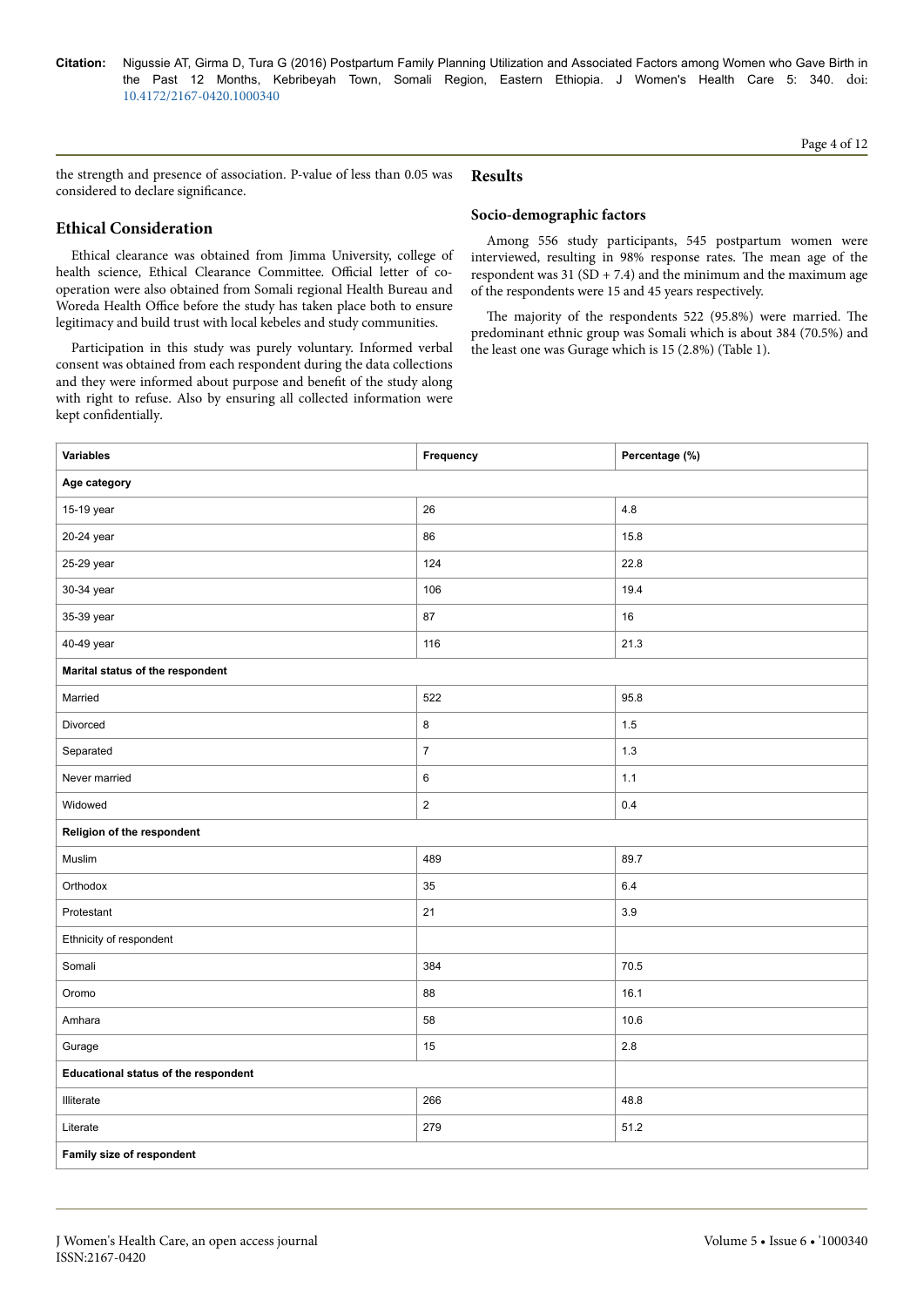Page 5 of 12

| ≤2    |     | 1.3  |
|-------|-----|------|
| $3-4$ | 106 | 19.4 |
| $5-6$ | 202 | 37.1 |
| 27    |     | 42.2 |

Table 1: Socio-demographic characteristic of women in the postpartum period in Kebribeyah town Eastern Ethiopia, March, 2016, (N=545).

# **Reproductive histories related factors**

About 46 (68.7%) started contraceptive between 2-3 months followed by 4-5 and at 6 month and above which is only eight respondents. Majority of the respondents 286 (82.4%) started sexual intercourse at seven weeks and above, followed by 54 (15.6%) at six weeks (Table 2).

| <b>Variables</b>                                         | Frequency              | Percentage     |                |
|----------------------------------------------------------|------------------------|----------------|----------------|
|                                                          | $\mathbf{1}$           | 44             | 8.1            |
| Number of pregnancy (n=545)                              | 02-Mar                 | 162            | 29.7           |
|                                                          | $\geq 4$               | 339            | 62.2           |
|                                                          | $\mathbf{1}$           | 45             | 8.3            |
| No of parity (n=545)                                     | 02-Mar                 | 177            | 32.3           |
|                                                          | $\geq 4$               | 323            | 59.3           |
|                                                          | ≤three months          | 186            | 34.1           |
| Period of pp (n=545)                                     | 4-6 months             | 86             | 15.8           |
|                                                          | 7-9 Months             | 117            | 21.5           |
|                                                          | 10-12 Months           | 156            | 28.6           |
|                                                          | $2$                    | 161            | 29.5           |
|                                                          | 02-Mar                 | 307            | 56.3           |
| Birth interval between recent and previous birth (n=545) | >3                     | 48             | 8.8            |
|                                                          | First birth            | 29             | 5.3            |
| breast feeding (545)                                     | Yes                    | 522            | 95.8           |
| Started complementary (n=545)                            | Yes                    | 299            | 54.9           |
|                                                          | at six months          | 239            | 79.7           |
| Months complementary feeding started (n=299)             | less than six months   | 40             | 13.3           |
|                                                          | greater than six month | 20             | $\overline{7}$ |
| Menses resumed after your recent child (n=545)           | Yes                    | 97             | 17.8           |
|                                                          | Less than 3 months     | 16             | 16.5           |
| Months resumed (n=97)                                    | 4-6 months             | 68             | 70.1           |
|                                                          | 7-9 months             | 13             | 13.4           |
| Started sexual intercourse after recent birth (545)      | Yes                    | 345            | 63.3           |
|                                                          | 6 Week-3 months        | 286            | 82.4           |
| Weeks of sexual intercourse started (n=345)              | 4-6 months             | 54             | 15.6           |
|                                                          | 7-9 months             | $\overline{7}$ | $\overline{2}$ |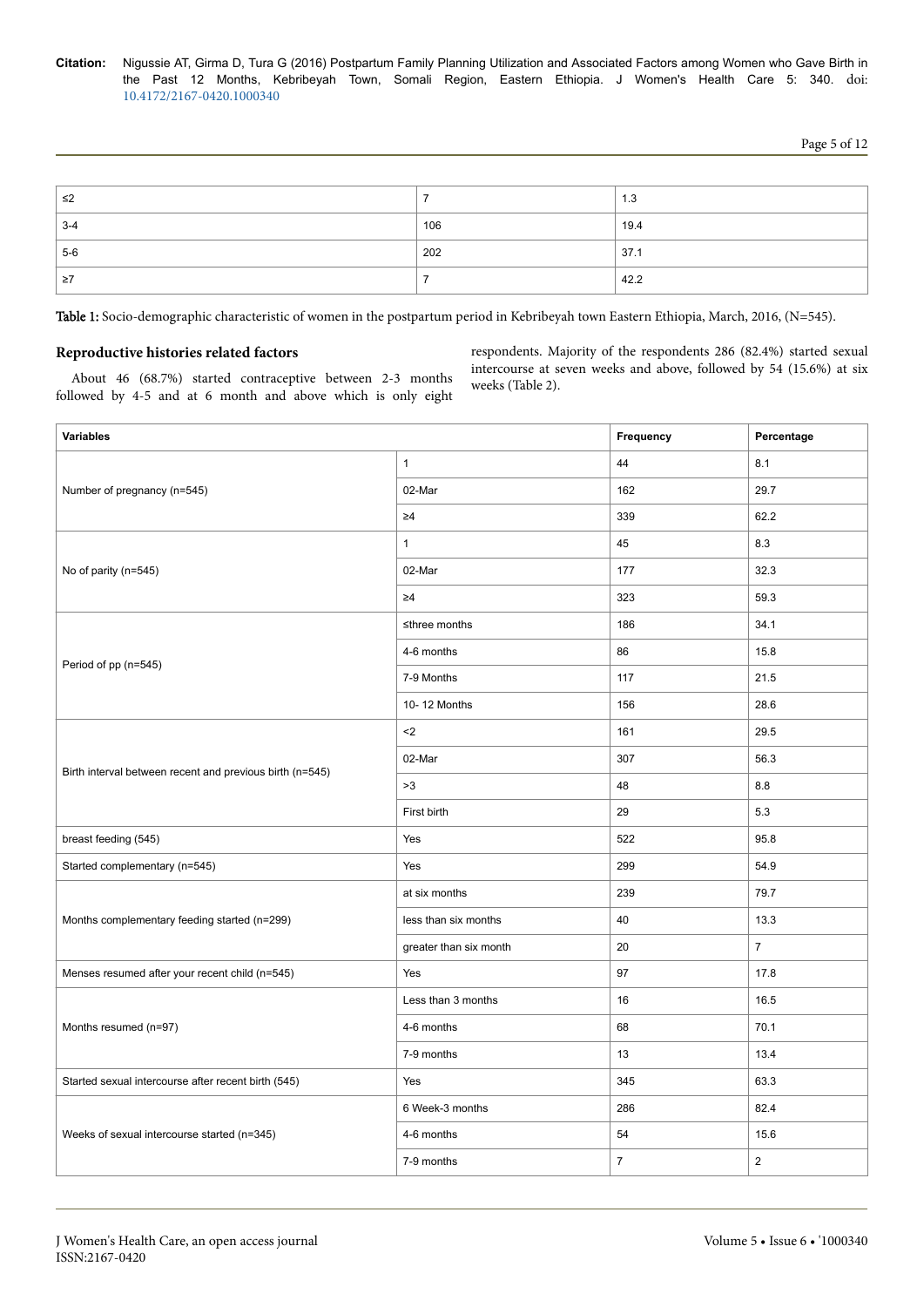Page 6 of 12

| Contraceptive started               | yes                | 67 | 12.3 |
|-------------------------------------|--------------------|----|------|
| Months contraceptive started (n=67) | 6week-3months      | 51 | 68.7 |
|                                     | 4-6 months         | 8  | 11.9 |
|                                     | 7 months and above | 8  | 11.9 |

Table 2: Reproductive history related characteristics of women in the postpartum period in Kebribeyah town, Eastern Ethiopia March, 2016.

## **Assessment on knowledge of postpartum women**

Among the respondents of 343, 234 (68.2%) had good knowledge. Whereas, one hundred nine (31.8%) of the respondents had poor knowledge on postpartum contraceptive utilizations (Table 3).

| <b>Variables</b>                                         | Frequency      | Percentage |      |
|----------------------------------------------------------|----------------|------------|------|
| know contraceptive used to prevent unwanted pregnancy    | Yes            | 274        | 50.3 |
| know contraceptive used to space pregnancy               | Yes            | 321        | 58.9 |
| know contraceptive used to limit pregnancy               | Yes            | 321        | 93.6 |
| Know condoms used to prevent pregnancy                   | Yes            | 53         | 15.5 |
| Know side effects of contraceptives                      | Yes            | 96         | 28   |
| Know exclusive breastfeeding used as family planning     | Yes            | 144        | 42   |
| Know that fertility resumed after stopping contraceptive | Yes            | 128        | 37.3 |
| Knowledge                                                | Poor Knowledge | 234        | 68.2 |
|                                                          | Good knowledge | 109        | 31.8 |

Table 3: knowledge of women in the postpartum period on contraceptive in Kebribeyah town, March, 2016, (N=343).

### **Assessment on attitude of postpartum women**

The Mean attitudes of the respondents were  $34.36$  (SD + 6.5). Among the respondents, 278 (51%) had favorable attitude toward postpartum contraceptive utilizations (Table 4).

| <b>Variables</b>                          | <b>Strongly disagree</b> | <b>Disagree</b> | Neutral    | Agree      | <b>Strongly agree</b> |
|-------------------------------------------|--------------------------|-----------------|------------|------------|-----------------------|
| Adopt contraceptive in the future         | 115(21)                  | 214 (39.3)      | 26(4.8)    | 140 (25.7) | 50(9.2)               |
| Encourage your friend to adopt PPFP       | 93(17.1)                 | 174 (31.9)      | 97 (17.8)  | 137(25.1)  | 44(8.1)               |
| Discussing PPFP use with partner is good  | 95 (17.4)                | 215 (39.4)      | 46 (8.4)   | 143 (26.2) | 46 (8.4)              |
| Using postpartum contraceptive is shame   | 110 (20.2)               | 232 (42.6)      | 92 (16.9)  | 61 (11.2)  | 50(9.2)               |
| PPFP is good for mother and child health  | 70 (12.8)                | 211 (38.7)      | 80 (14.7)  | 145 (26.6) | 39(7.2)               |
| small family size makes family happy      | 56 (10.3)                | 192 (35.2)      | 118(21.7)  | 144 (26.4) | 35(6.4)               |
| PPFP use good for standard of living      | 63 (11.6)                | 210 (38.5)      | 90(16.5)   | 145 (26.6) | 37(6.8)               |
| Exclusive BF used to prevent pregnancy    | 56 (10.6)                | 189 (34.7)      | 128 (23.5) | 143 (26.2) | 29(5.3)               |
| Unmarried women can use contraceptive     | 85 (15.6)                | 206 (37.8)      | 101 (18.5) | 128 (23.5) | 25 (4.60)             |
| using Contraceptive can cause infertility | 85 (15.6)                | 97 (17.8)       | 60 (11)    | 239 (43.9) | 64 (11.7)             |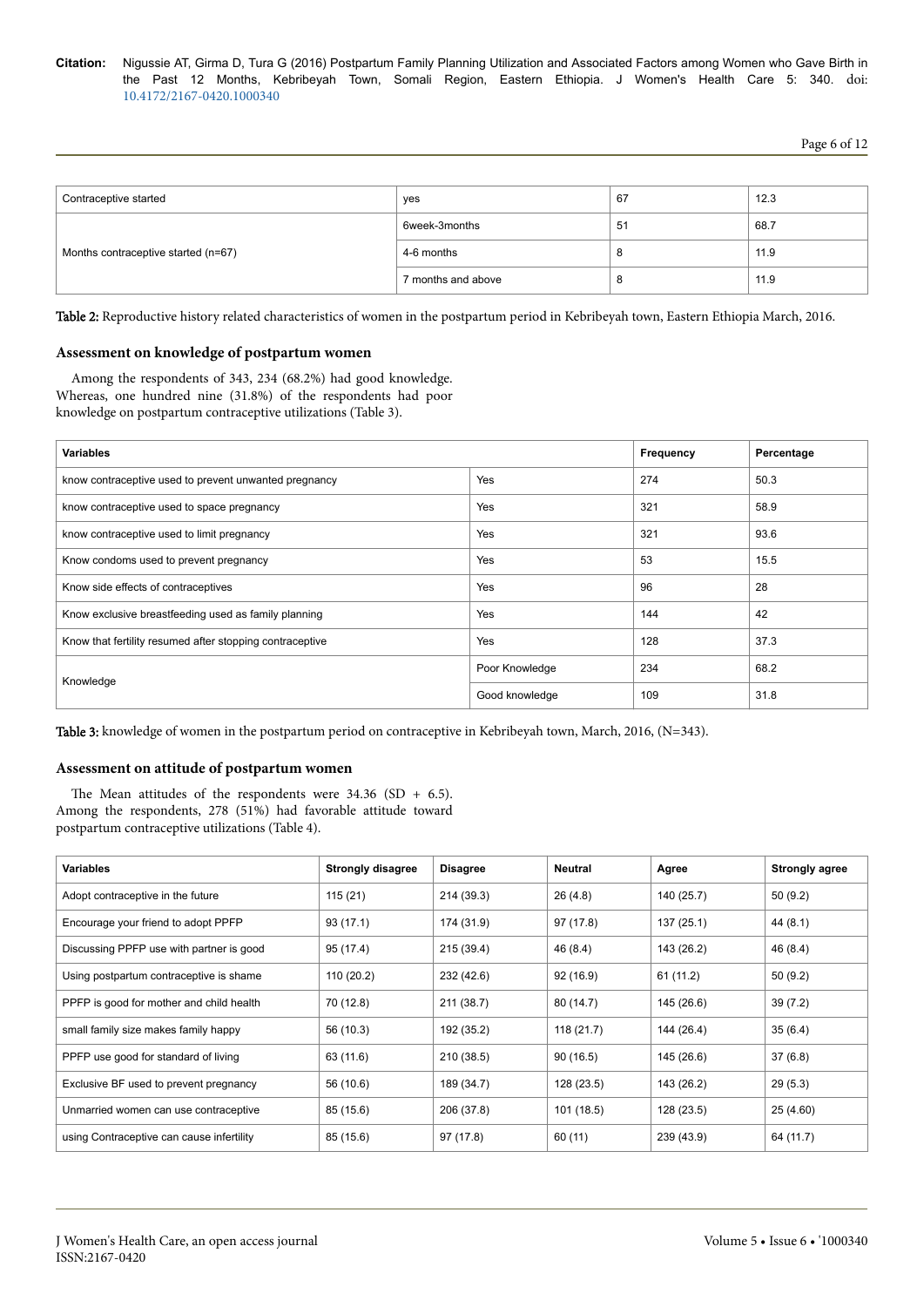Page 7 of 12

| Using contraceptive could affect cultures | 82 (15)   | 93(17.1)  | 25(4.6) | 263 (48.3) | 82 (15)   |
|-------------------------------------------|-----------|-----------|---------|------------|-----------|
| Religion forbids contraceptive            | 73 (13.4) | 76 (13.9) | 22(4)   | 259 (47.5) | 115(21.1) |
| Favourable attitude                       |           |           |         |            | 278 (51)  |

Table 4: Attitude of women in the postpartum period on contraceptive in Kebribeyah town, Eastern Ethiopia, March, 2016, (N=545).

#### **Practice related factors**

#### **Reason for not using contraceptive**

The prevalence of contraceptive utilization was found to be 67 (12.3%) among women in the postpartum period. Нe majority of respondents 46 (68.7%) started utilization of contraceptive between 2-3 months of postpartum and only 5 respondents used contraceptive within one months. Among the respondents (545) the intention of postpartum partum women used contraceptive were 214 (39.8%). Нe Intention for limiting and spacing were 62 (29.1%) and 186 (86.9%) respectively (Figure 2).

Among the respondents the Reason for non-users of contraceptives were 377 (78.9%) religion forbids, 372 (77.8%) wants to have many children, 304 (63.7%) husband disproval and 139 (29.1%) don't know about family planning (Figure 3).



#### **Health service characteristics**

The prevalence of antenatal care utilization were about 304 (55.8%), whereas, the prevalence of institutional delivery (both hospital and health centre) were 316 (58%).

However, only 136 (24.6%), 136 (24.6%) and 103 (19.3%) counselled for family planning during antenatal care, delivery and postnatal care respectively (Table 5).

| <b>Variables</b>                     | Freauencv | Percentage |     |
|--------------------------------------|-----------|------------|-----|
| Health facility in your town (N=545) | Yes       | 545        | 100 |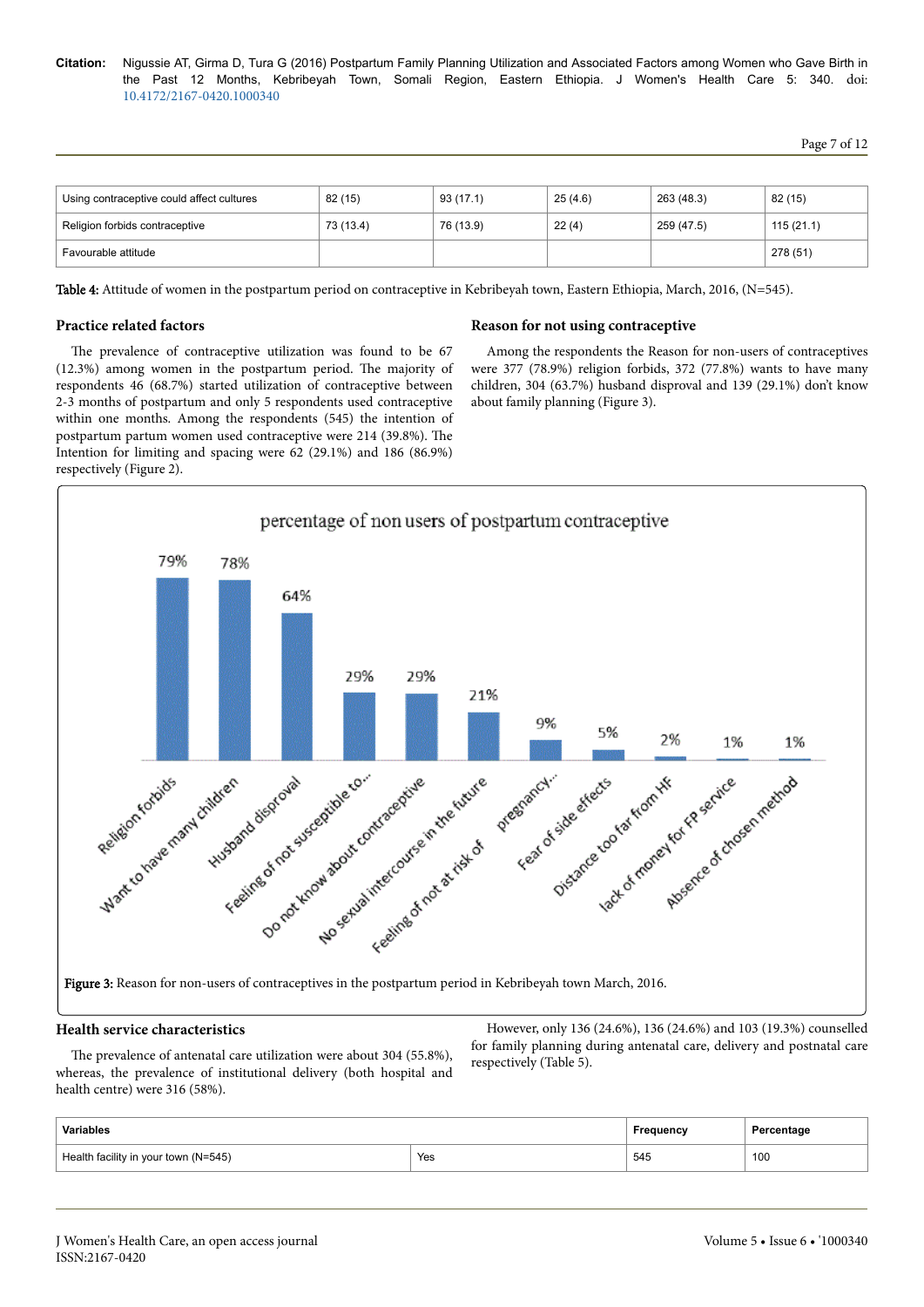Page 8 of 12

| ANC visit                                               | Yes                  | 304 | 55.5 |
|---------------------------------------------------------|----------------------|-----|------|
|                                                         | One visit            | 150 | 49.3 |
| Number of ANC visit (N=304)                             | Two visit            | 27  | 8.9  |
|                                                         | Three visit          | 40  | 13.2 |
|                                                         | Four and above visit | 87  | 28.6 |
| Counselled for FP during Antenatal care (N=304)         | Yes                  | 134 | 24.6 |
| Place of Delivery for the recent child (N=545)          | Health centre        | 307 | 56.3 |
|                                                         | At home              | 229 | 42   |
|                                                         | Hospital             | 9   | 1.7  |
| Counselled for FP during delivery (n=545)               | Yes                  | 134 | 24.6 |
| Any visit of health facility after giving birth (N=545) | Yes                  | 184 | 33.8 |
|                                                         | $=1$ day             | 3   | 1.7  |
| Period of PNC started                                   | 2-7 days             | 13  | 7.1  |
|                                                         | 8-44 days            | 30  | 16.3 |
|                                                         | ≥45 day              | 138 | 75   |
|                                                         | Immunization         | 103 | 56   |
|                                                         | Postnatal care       | 34  | 18.5 |
| Reason for visiting after giving birth                  | Family planning      | 34  | 18.5 |
|                                                         | To get treatment     | 13  | 7.1  |
| Counselled for family planning during Postnatal care    | Yes                  | 103 | 19.7 |

Table 5: Health service utilization of women in the postpartum period in Kebribeyah town, eastern Ethiopia, March, 2016.

#### **Factors associated with postpartum contraceptive utilization**

Variables such as: educational status of respondent, occupation of respondent, interval between birth, having ANC visit, counseled for FP at ANC, Place of delivery, counseled at delivery, having PNC visit, discussion with partner, husband decide, decide by themselves, start complementary feeding, number of pregnancy, PP duration, start of sexual intercourse, gestational age at ANC, good knowledge, favorable attitude were had significant association with postpartum contraceptive utilizations on bivariate analysis. Based on findings from the bivariate analysis, the following variables were included in multiple logistic regression models. Variables such as: occupation of the respondent, source of information about FP from health facility, start complementary feeding, counseling during ANC, counseling during delivery, husband decide, educational status of respondent, family size, ANC visit, favorable attitude, good knowledge, PNC visit, duration of postpartum. Нese fourteen variables were selected by checking their power.

In multivariate logistic regression analysis; predictors of postpartum family planning utilizations were, educational status of respondents, counseling for FP during delivery, counseling during ANC, duration of postpartum period, information about FP from health facility,

favorable attitude. Women in the postpartum who were educated (literate) were three times more likely used postpartum contraceptive (AOR=3.37; 95% CI: (1.029-11.033)) as compared to illiterate. Women who had counseling during delivery (AOR=6.8; 95% CI: (1.875-24.492)) about nearly seven times more likely utilize postpartum family planning than their counter parts. Women with duration of postpartum 7-9 month nearly three times more likely utilize post postpartum family planning utilization than those less than three month (AOR=3.11; 95% CI: (1.011-9.670)). Postpartum women who had source of information about contraceptive from health facility were nearly four times more likely utilize postpartum contraceptive utilization than their counter parts (AOR=4.0; 95% CI (1.170-14.302)). Women who had ANC visit during pregnancy were almost 4 times more likely utilize post-partum contraceptive than women who didn't started ANC visit during pregnancy (AOR=3.9;95% CI:  $(1.234 - 12.065)$ ).

Furthermore, postpartum women who had favorable attitude toward postpartum family planning were twenty times more likely utilizing postpartum contraceptive than their counter parts (AOR =19.0; 95% CI: (3.676-98.708)) (Table 6).

J Women's Health Care, an open access journal ISSN:2167-0420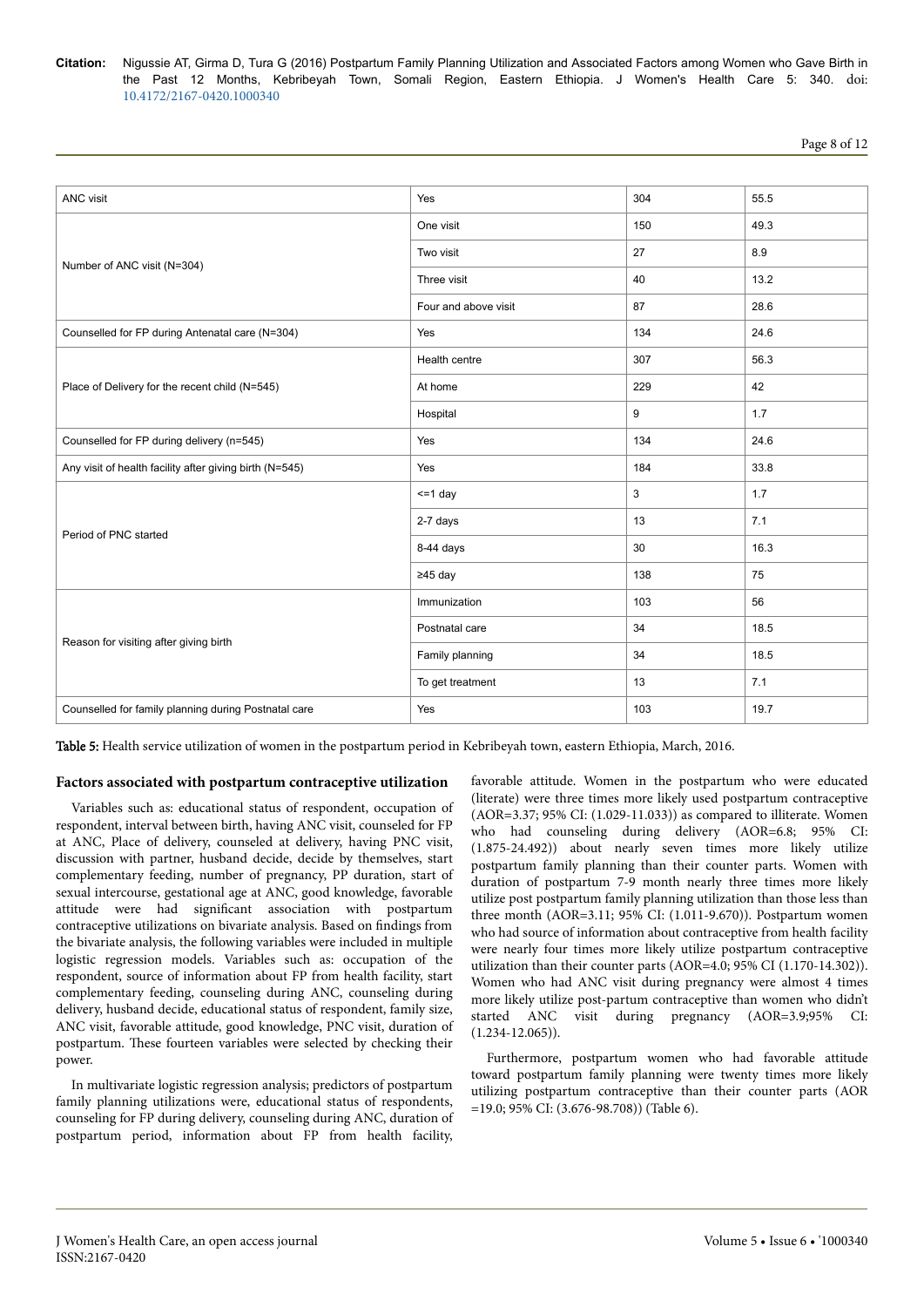Page 9 of 12

| <b>Variables</b>                           |                  | Currently<br><b>FP</b><br>utilization |                | COR (95% CI)            | AOR (95% CI)          |  |
|--------------------------------------------|------------------|---------------------------------------|----------------|-------------------------|-----------------------|--|
|                                            |                  | No                                    | <b>Yes</b>     |                         |                       |  |
|                                            | Illiterate       | 260                                   | 6              | $\mathbf{1}$            | $\mathbf{1}$          |  |
| <b>Educational status</b>                  | Literate         | 218                                   | 61             | 12.125 (5.143-28.588)   | 3.37 (1.029-11.033)** |  |
|                                            | <2 years         | 136                                   | 25             | $\mathbf{1}$            |                       |  |
| Interval between recent and                | $\geq$ 2-3 years | 291                                   | 16             | $0.30(0.16-0.58)$       |                       |  |
| previous birth                             | >3 years         | 30                                    | 18             | 3.26 (1.58-6.73)        |                       |  |
|                                            | First birth      | 21                                    | 8              | 2.07 (0.83-5.20)        |                       |  |
|                                            | No               | 233                                   | 13             | $\mathbf{1}$            |                       |  |
| complementary feeding                      | Yes              | 245                                   | 54             | $3.95(2.10-7.43)$       |                       |  |
|                                            | Yes              | 240                                   | 64             | 21.16 (6.56-68.27)      |                       |  |
| <b>ANC visit</b>                           | No               | 238                                   | 3              | $\mathbf{1}$            |                       |  |
|                                            | Yes              | 79                                    | 55             | 23.15 (11.85-45.22)     | 3.9 (1.234-12.065)**  |  |
| Counseled for FP during ANC                | No               | 399                                   | 12             | $\mathbf{1}$            | $\mathbf{1}$          |  |
|                                            | At home          | 212                                   | 17             | $\mathbf{1}$            |                       |  |
| Place of Delivery for the recent<br>child? | Hospital         | 5                                     | $\overline{4}$ | 9.976 (2.449-40.641)    |                       |  |
|                                            | Health centre    | 261                                   | 46             | 2.198 (1.224-3.945)     |                       |  |
|                                            | Yes              | 75                                    | 59             | 39.628 (18.193-86.3170) | 6.8 (1.875-24.492)*** |  |
| Counseled during delivery                  | No               | 403                                   | 8              | $\mathbf{1}$            | $\mathbf{1}$          |  |
|                                            | Yes              | 121                                   | 63             | 46.469 (16.566-130.349) |                       |  |
| Have PNC visit                             | No               | 357                                   | $\overline{4}$ | $\mathbf{1}$            |                       |  |
|                                            | Yes              | 152                                   | 64             | 45.754 (14.148-147.966) |                       |  |
| Discuss partner                            | No               | 326                                   | 3              | $\mathbf{1}$            |                       |  |
|                                            | Yes              | 116                                   | 27             | 2.106 (1.239-3.583)     |                       |  |
| Husband decide                             | No               | 362                                   | 40             | $\mathbf{1}$            |                       |  |
|                                            | Yes              | 78                                    | 59             | 37.821 (17.385-82.279)  |                       |  |
| Decide yourself                            | No               | 400                                   | 8              | $\mathbf{1}$            |                       |  |
|                                            | $\geq$ 3 months  | 178                                   | 8              | $\mathbf{1}$            | $\mathbf{1}$          |  |
|                                            | 4-6 Months       | 80                                    | 6              | 1.669 (0.561-4.968)     | $0.7(0.161 - 3.175)$  |  |
| Postpartum period                          | 7-9 Months       | 91                                    | 26             | 6.357 (2.767-14.604)    | 3.1 (1.011-9.570)*    |  |
|                                            | 10-12 months     | 129                                   | 27             | 4.657 (2.049-10.583)    | 1.702 (0.523-5.539)   |  |
| Information about FP from                  | Yes              | 165                                   | 60             | 4.216 (1.853-9.593)     | 4.0 (1.170-14.302)*   |  |
| health facility                            | No               | 91                                    | $\overline{7}$ | $\mathbf{1}$            | $\mathbf{1}$          |  |
|                                            | Favorable        | 213                                   | 65             | 40 (9.787-167.044)      | 19 (3.676-98.705)***  |  |
| Attitude                                   | Non-favorable    | 265                                   | $\overline{2}$ | $\mathbf{1}$            | $\mathbf{1}$          |  |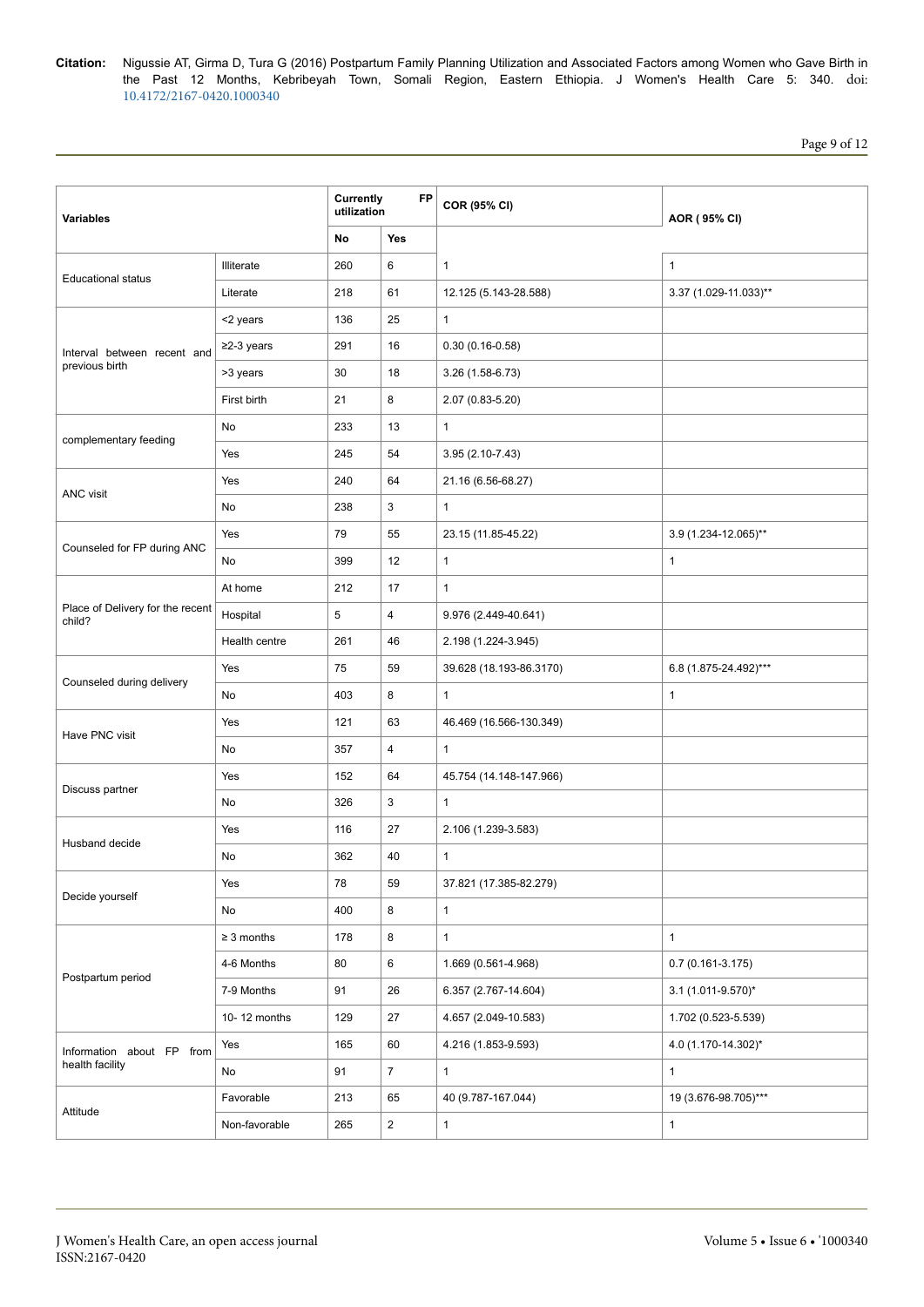| ANC<br>Gestational<br>age<br>at | $\leq$ 4 months | 221 | 50                 |                     |  |
|---------------------------------|-----------------|-----|--------------------|---------------------|--|
| started<br>5-6 months           | 19              | 14  | 3.257 (1.53-6.933) |                     |  |
| Knowledge                       | Poor knowledge  | 101 | 8                  |                     |  |
|                                 | Good knowledge  | 175 | 59                 | 4.256 (1.955-9.267) |  |

Table 6: Crude and adjusted odds ratios (or) and 95% confidence intervals (CI) of factors associated with postpartum contraceptive utilization, Kebribeyah town, Eastern Ethiopia, March, 2016 (N=545).

# **Discussion**

Postpartum family planning is the prevention of unintended pregnancy and closely spaced pregnancies through the first 12 months after childbirth [1]. Therefore, the first year after a woman has given birth is a crucial period for the uptake of contraceptives to prevent unintended pregnancy [2]. Нe prevalence of contraceptive utilization was found to be 67 (12.3%) among women in the postpartum period in Kebribeyah town which is slightly higher than Dab at district which is 10.3% [14]. Нis variation might be due to socio demographic, cultural, awareness and religious difference for the uptake of postpartum family planning use. However, this study is lower than the prevalence of postpartum contraceptive in Jimma Mana district town 48.4% [18]. This may be due to the temporal differences in the study periods and/or the fact that this study is done on women who are in the postpartum period when there is a high motivation to use family planning methods.

Injectable (38.8%) and pills (32.8%) were the commonly used methods. Moreover, implant accounted for 23.9% of the users. Нese degrees of preference were in line with study conducted in Gondar town [18]. Нis might be attributed to client's preferences for specific methods as well as the accessibility and availability of chosen methods.

In this study Postpartum women who had counseling during delivery were about more likely utilize postpartum family planning than their counter parts. Нis study is supported by across sectional survey conducted in Senegal stated that, those who received FP counseling at the time of delivery were more likely to use postpartum family planning than their counterparts [19]. Нis consistency might be due to women who were counseled during delivery would experience the pain as a result of frequent birth and the importance of having birth spacing for both the mother and new born. Нis can also attributed to the family planning advice received by the women at a health facility during delivery.

The findings suggest that facility delivery remain important windows of opportunity to provide access to family planning messages and to offer women various contraceptive methods. Therefore, this finding underlines the needs for service integration within the public sector in order to take advantage of the delivery to increase the uptake of family planning during the critical postpartum period.

Women in the postpartum whose duration of postpartum from 7-9 months was more likely utilize postpartum contraceptive than duration between 6 week and 3 month postpartum. Нis study was supported by recent cross-sectional study conducted in Gonder town [18]. Нe similarity could be supported by the fact that most women had resumed menses after 6 months and the period at which exclusive breast feeding stops and the women start to practice contraceptive utilizations.

Women who had ANC visit during pregnancy were more likely utilize post-partum contraceptive than women who didn't start ANC visit during pregnancy. Нis study was supported by cross sectional study conducted in Gonder town and Bahardar [15,18]. Нe reasons of consistency were women who had frequent visit during ANC had more exposure of information and had more awareness on birth spacing by the use of contraceptive after giving each birth. On the other hand, study conducted on North West Ethiopia Dab at district the utilization of antenatal care service was not found to be a significant predictor of the use of contraception in the postpartum period [14]. The difference between the two studies might be due to poor counseling during antenatal care visit on the importance of postpartum family planning use.

Women in the postpartum who had information about contraceptive from health facility were more likely to utilize postpartum contraceptive than their counter parts. Contrary to this finding study conducted in Uganda stated that women who had exposure to media on family planning were significantly more likely to use post-partum family planning [20]. The difference might be due to the credible source information might affect the utilization of postpartum contraception.

Postpartum women whose educational status was literate were more likely utilize postpartum contraceptive as compared to illiterate. Similarly study conducted in Uganda supported that woman's with primary or secondary educations were predictors' of modern PPFP utilizations. Нis similarity might be due to women attainment of educational level exposes to better understanding of the available methods of family planning during postpartum period. In addition, educations increase the level of awareness of family planning and to utilize the expedient method of family planning [20]. In contrary to this finding study conducted in Dabat district showed that significant association between husband's education and use of contraceptives among women. Higher education of husbands promotes the use of contraceptives in the extended post-partum period [21-26].

This difference might be due to husband's education was found significant in deciding use of family planning and importance of focusing on involving men in family planning because husbands do seem to play a role in deciding family planning methods for their wives [26-32].

This study has some strength in assessing important public health issue which had impact on women and child health particularly in resource limited area [33-40].

However, it has the following limitations: Respondents had recall bias on certain variables, since the study is cross-sectional it shows only temporal relationships. Study participants were trained for only day and also Study includes only individual factors [41-45].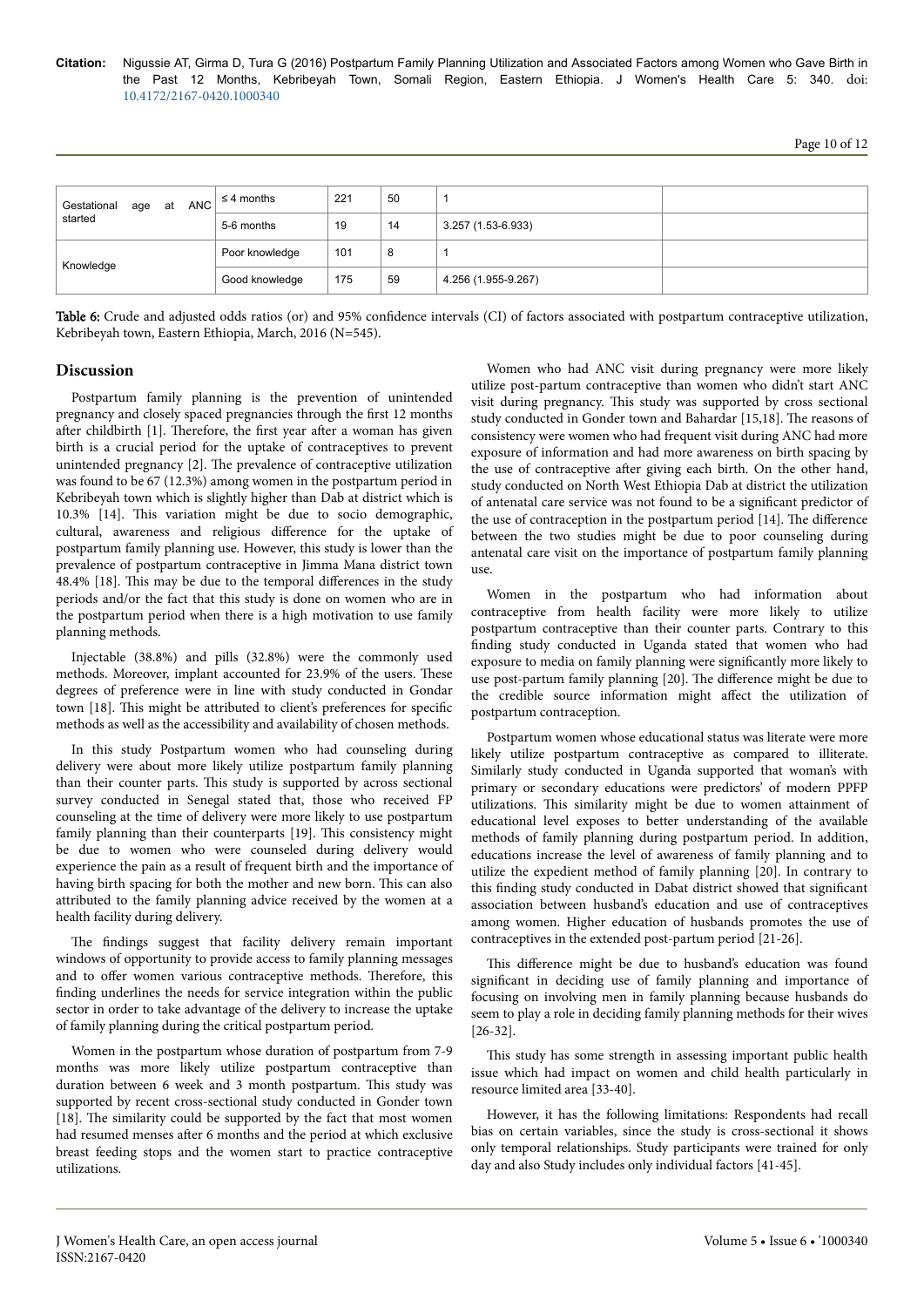## **Conclusion**

This study indicates that the prevalence of postpartum contraceptive utilization is low which about 12.3%. Factors such as, educational status of the respondents, source of information about contraceptive from health facility, counseling about FP during delivery, counseling at ANC, duration of postpartum, favorable attitude toward FP were factors positively predict postpartum contraceptive use. Нe Reason for non-users of contraceptives were religion forbids, wants to have many children, husband disproval, feeling not at risk due to breast feeding were the main factors.

Postpartum family planning utilization by the women during postpartum period is low and requires urgent and effective response by Kebribeyah woreda health office to enhance the uptake of postpartum contraceptive in through family planning education for the women as long term solution.

## **Recommendations**

Woreda health office should work on health providers on counseling about FP during ANC, delivery, postnatal care to improve the utilization of contraceptives in the postpartum period. Empowering women through family planning education to utilize postpartum family planning and to bring behavioral change communications as a long term solution.

Health service providers should promote contraceptive utilization counseling during ANC, Delivery, and PNC at all level as short term solution. Health service providers should provide/promote contraceptive service during PNC for postpartum women. Нe researchers should investigate health service providers' related factors that hinder postpartum contraceptive uptake through qualitative study in the study area.

# **Acknowledgements**

First of all we would wish to thank all the staff and lecturers of the Jimma University Health Sciences particularly, Department of population and family health for their incredible support imparted to me during my study.

Furthermore, we wish to thank all my colleagues in the RH department for their help in the preparation of this thesis. Finally, we would like to thank sincerely all data collectors, study participants and supervisor for their support throughout the study.

# **Disclosure**

The authors report no conflicts of interest in this work.

#### **References**

- 1. [World Health Organization \(2013\) Programming strategies for](http://apps.who.int/iris/bitstream/10665/93680/1/9789241506496_eng.pdf) [postpartum family planning, human reproduction programme.](http://apps.who.int/iris/bitstream/10665/93680/1/9789241506496_eng.pdf)
- 2. [USAID \(2009\) Family planning needs during the extended postpartum](file:///C:/Users/vahini-k/Desktop/JWHC/Manuscripts/2016/November/Processing/2167-0420-5-340%20(1551)/Family%20Planning%20Needs%20during%20the%20Extended%20Postpartum%20Period%20in%20Malawi,%202009) [period in Malawi.](file:///C:/Users/vahini-k/Desktop/JWHC/Manuscripts/2016/November/Processing/2167-0420-5-340%20(1551)/Family%20Planning%20Needs%20during%20the%20Extended%20Postpartum%20Period%20in%20Malawi,%202009)
- 3. [WHO & USAID \(2010\) Africa's health: Repositioning family planning:](http://africahealth2010.aed.org/PDF/RFP_English.pdf) [guidelines for advocacy action.](http://africahealth2010.aed.org/PDF/RFP_English.pdf)
- 4. [Ross JA, Winfrey WL \(2001\) Contraceptive use, intention to use and](https://www.guttmacher.org/about/journals/ipsrh/2001/03/contraceptive-use-intention-use-and-unmet-need-during-extended) [unmet need during the extended postpartum period. Int Perspect Sex](https://www.guttmacher.org/about/journals/ipsrh/2001/03/contraceptive-use-intention-use-and-unmet-need-during-extended) [Reprod Health 21: 20-27.](https://www.guttmacher.org/about/journals/ipsrh/2001/03/contraceptive-use-intention-use-and-unmet-need-during-extended)
- 5. [Adegbola O, Okunowo A \(2009\) Intended postpartum contraceptive use](https://dx.doi.org/10.1007/s00404-009-1056-6) [among pregnant and puerperal women at a university teaching hospital.](https://dx.doi.org/10.1007/s00404-009-1056-6) [Arch Gynecol Obstet 280: 987-992.](https://dx.doi.org/10.1007/s00404-009-1056-6)
- 6. [WHO \(2014\) Adolescent pregnancy factsheet.](http://www.who.int/mediacentre/factsheets/fs364/en/)
- 7. [Cleland J, Agudelo AC, Peterson H, Ross J, Tsui AO \(2012\) Family](https://dx.doi.org/10.1016/S0140-6736(12)60609-6) [planning, contraception and health. Lancet 380: 149-156.](https://dx.doi.org/10.1016/S0140-6736(12)60609-6)
- 8. Khoja TA, Farid SM (1996) Saudi Arabia family health survey 1996. Principle report ministry of health: Riyadh 2000: 116-173.
- 9. WHO (2005) Technical consultation on birth spacing Geneva, Switzerland.
- 10. Agudelo AC, Belizán JM (2000) Maternal morbidity and mortality associated with interpregnancy interval. BMJ 321: 1255.
- 11 Subhi R, Ahmed H, Mawlood Z (2011) Spacing effects on maternal-child health. TMJ. 2011; 17 (2):1-6.) Cross reference.
- 12. WHO (2006) United Nations Population Fund, UNICEF, World Bank. Pregnancy, Childbirth, Postpartum and New-born Care: A guide for essential practice. Geneva.
- 13. [WHO \(2015\) Family planning fact sheet: 351.](http://www.who.int/mediacentre/factsheets/fs351/en/)
- 14. [Birhanu Z, Gebeyehu A, Amsalu S \(2015\) Contraceptive adoption in the](http://dx.doi.org/10.1186/s12884-015-0598-9) [extended postpartum period is low in Northwest Ethiopia. BMC](http://dx.doi.org/10.1186/s12884-015-0598-9) [Pregnancy Childbirth 15: 160.](http://dx.doi.org/10.1186/s12884-015-0598-9)
- 15. Shegaw M (2007) Assessment of the contraceptive needs and practice of women in the extended postpartum period, Ethiopia.
- 16. Bwazi CH (2014) Utilization of postpartum family planning services between six and twelve months of delivery at Ntchisi District Hospital. Health 6: 1724-1737.
- 17. Ngyende KA (2008) Examine the relationship between contraceptive utilization and fertility levels. Uganda, 2000-2001.
- 18. Abera Y, Birhanu Z, Aseffa [G \(2015\) Postpartum contraceptive use in](http://dx.doi.org/10.1186/s12905-015-0178-1) [Gondar town, Northwest Ethiopia. BMC women's health 15: 19.](http://dx.doi.org/10.1186/s12905-015-0178-1)
- 19. Cleland (2014) contraceptive use and discontinuation among postpartum women in Nairobi urban slums 7-9.
- 20. [Rutaremwa G \(2015\) Contraceptive use during the postpartum period](http://dx.doi.org/10.1186/s12889-015-1611-y) [among women in Uganda: BMC Public Health 15: 262.](http://dx.doi.org/10.1186/s12889-015-1611-y)
- 21. [WHO \(2012\) Safe abortion: Technical and policy guidance for health](http://www.who.int/reproductivehealth/publications/unsafe_abortion/9789241548434/en/) [systems. Geneva, Switzerland 2: 132.](http://www.who.int/reproductivehealth/publications/unsafe_abortion/9789241548434/en/)
- 22. MOH and Intra health pre-service education family planning Lilongwe (2010).
- 23. [Hunt P, Mesquita JBD \(2010\) Reducing maternal mortality:](http://www.unfpa.org/publications/reducing-maternal-mortality) Нe [contribution of the Right to the highest attainable standard of health,](http://www.unfpa.org/publications/reducing-maternal-mortality) [UNPF.](http://www.unfpa.org/publications/reducing-maternal-mortality)
- 24. Sundaram A (2014) Benefits of meeting the contraceptive needs of Ethiopian women. New York: Guttmacher Institute.
- 25. [PAI, Why population matter to maternal health. Washington: Population](http://pai.org/wp-content/uploads/2012/02/PAI_1293-MATERNAL_compressed.pdf) [action international healthy family healthy planet \(2011\).](http://pai.org/wp-content/uploads/2012/02/PAI_1293-MATERNAL_compressed.pdf)
- 26. Ahman E, Shah I (2008) Unsafe abortion global and regional estimates of the incidence of unsafe abortion and associated mortality in 2008. Geneva: World Health Organization.
- 27. USAID (2012) Family planning needs during the first two years postpartum in the Ethiopia.
- 28. [Central Statistical Agency \(2014\) Ethiopia mini demographic and health](https://www.unicef.org/ethiopia/Mini_DHS_2014__Final_Report.pdf) [survey \(EDHS\).](https://www.unicef.org/ethiopia/Mini_DHS_2014__Final_Report.pdf)
- 29. Akinlo A (2013) Influence [of use of maternal health care on postpartum](https://dhsprogram.com/pubs/pdf/WP92/WP92.pdf) [contraception in Nigeria. DHS Working Papers No. 92. Calverton,](https://dhsprogram.com/pubs/pdf/WP92/WP92.pdf) [Maryland, USA: ICF.](https://dhsprogram.com/pubs/pdf/WP92/WP92.pdf)
- 30. [Hotchkiss \(2013\) Relationships between antenatal and postnatal care and](http://bmchealthservres.biomedcentral.com/articles/10.1186/1472-6963-13-6) [post-partum modern contraceptive use: Evidence from population](http://bmchealthservres.biomedcentral.com/articles/10.1186/1472-6963-13-6) [surveys in Kenya and Zambia. BMC Health Services Research 13: 6.](http://bmchealthservres.biomedcentral.com/articles/10.1186/1472-6963-13-6)
- 31. [Gebreselassie \(2010\) Contraceptive use, Breastfeeding, Amenorrhea and](http://pdf.usaid.gov/pdf_docs/PNADM646.pdf) [abstinence. during the postpartum period: An analysis of four countries.](http://pdf.usaid.gov/pdf_docs/PNADM646.pdf) [DHS analytical studies No. 14. Calverton, Maryland, USA.](http://pdf.usaid.gov/pdf_docs/PNADM646.pdf)
- 32. Zerai A, Tsui AO (2001) Нe relationship between antenatal care and subsequent modern contraceptive use in Bolivia, Egypt and Thailand. ARH 5: 68-82.